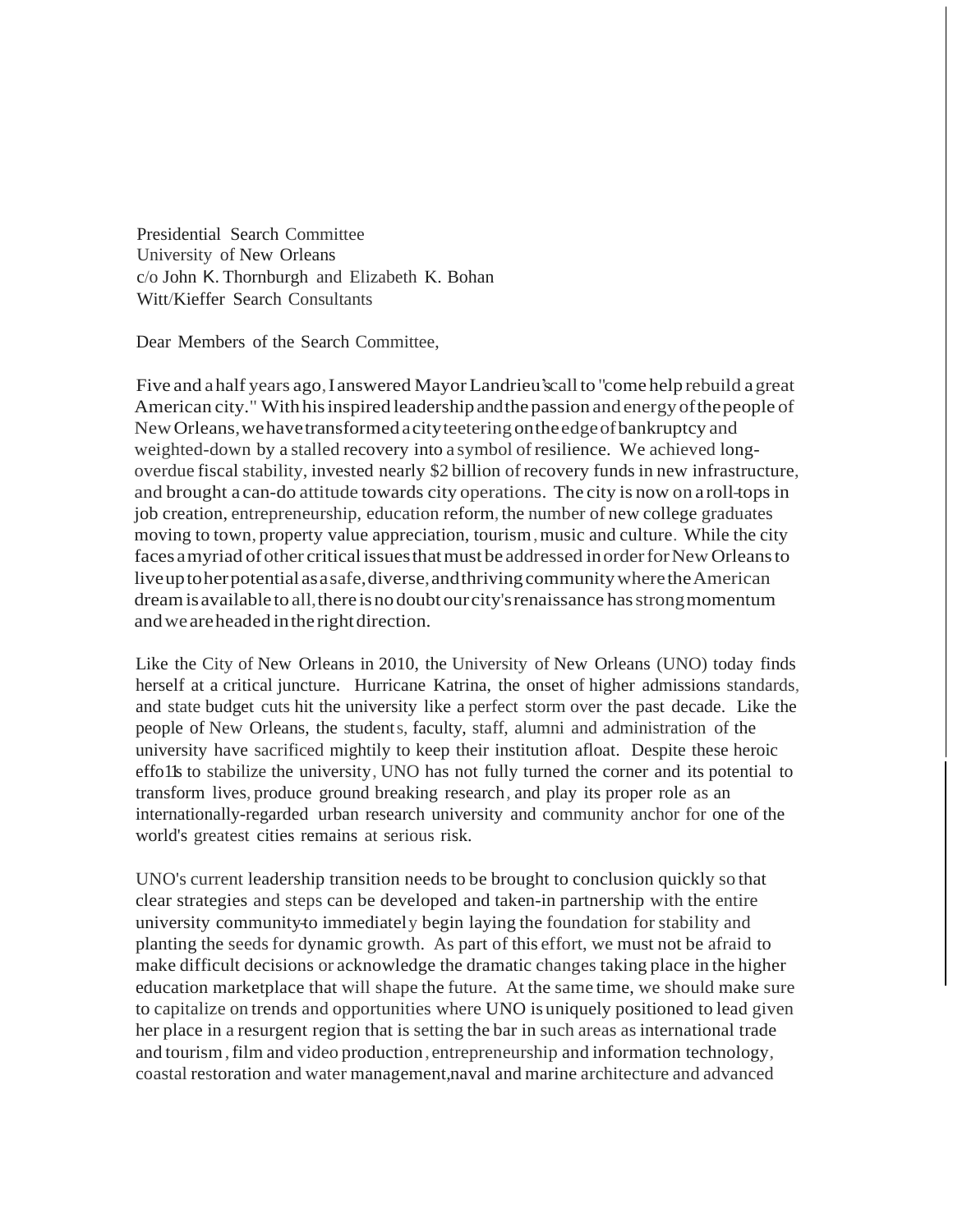materials, urban planning and education reform, music, arts and culture. UNO cannot wait. We must seize the moment and win the fight for UNO's future.

Leading UNO's turnaround is the kind of challenge I live for and the type of mission that has defined my professional career. When Governor Blanco asked me to lead the recovery effort after Hurricanes Katrina and Rita, our state was at rock bottom with its biggest metropolitan area effectively shut down with no rebuilding plans in place and limited resources committed to the task. Powerful officials like U.S. Speaker Dennis Hastert were questioning whether New Orleans should be rebuilt. The storm's aftermath cleaved dangerous fissures between the Bush Administration and Governor Blanco, and between Governor Blanco and local leaders like New Orleans' Mayor Nagin. And Congress's first appropriations bill gave Mississippi almost as much rebuilding money as Louisiana, despite the fact that we had many times more damage.

As Founding Executive Director of the Louisiana Recovery Authority (LRA), I led our highly-regarded, bipartisan board of directors in addressing these challenges head-on and securing \$14.5 billion to rebuild our levee system, \$10 billion for housing, and another \$4 billion for infrastructure. We succeeded by rigorously documenting our losses, winning the national media over to our cause through dozens of briefings, working closely with partner organizations, relentlessly and effectively lobbying Members of Congress and their staffs, and ruthlessly exploiting political opportunities like forcing the Bush Administration to address Congress's inequitable treatment of Louisiana versus Mississippi . I am incredibly proud of the talented, diverse, and indefatigable staff I pulled together for this mission. We sweated the small stuff and left nothing to chance. It took three years and three separate appropriations bills to do it, but we ultimately secured the billions in funding we needed.

Although keeping the City of New Orleans out of bankruptcy in 2010 was a fundamentally different challenge than leading the state's recovery effort, I brought that same approach to my work for Mayor Landrieu as First Deputy Mayor and Chief Administrative Officer: developing a great game plan and executing it by building a strong team and focusing relentlessly on the details. Most pressing was our \$100 million budget gap, which we quickly closed by cutting contracts and cutting up credit cards, recalling take-home cars, freezing hiring, travel, and overtime, and furloughing all employees for eleven days-while at the same time getting aggressive about growing revenues and collecting every penny that was due the city. My team and I did not waste time. We triaged cash, deciding each week which vendors got paid. We seized a delinquent taxpayer's Bentley. We made the tough decisions required to put the city on track to prosperity. We've balanced five budgets in a row, improved our fund balance from negative \$20M to positive \$60M, earned bond rating upgrades from all major agencies, and are now investing new revenues on things that move the city forward.

Not surprisingly, the problems we inherited were more than just financial. In 2010, one of our external consultants called New Orleans's city government the "most corrupt and dysfunctional," he had seen in forty years of public sector work. To get city departments focused on results, Mayor Landrieu gave me the green-light to launch our CitySTAT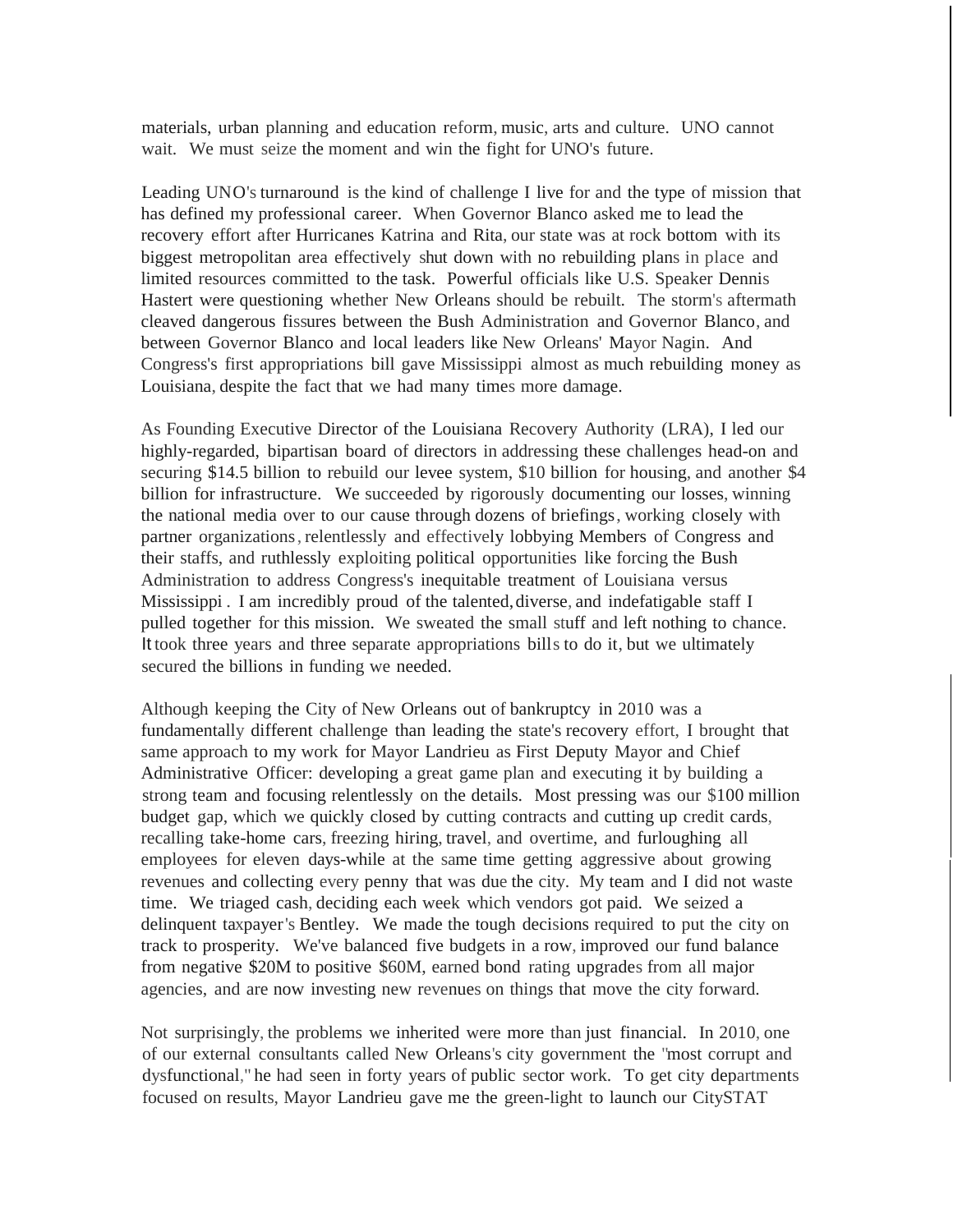performance management initiative. Every Thursday morning I personally chair one of our data-driven STAT meetings so that I know where we are doing well and where more attention needs to be paid, and so department heads know that results and accountability matter. Working together, we have made New Orleans fastest in the country in reducing blight, reduced the time it takes to process a contract by half and to hire a police officer by one-fourth, implemented a long-talked about One Stop Shop for permitting, and reached the highest percentage of streetlights functioning since Katrina.

At the Mayor's direction, I also led the way in resolving two complex and politicallyfraught issues that hadn't been addressed in decades. After three years of work, my team and I persuaded the Civil Service Commission to approve our Great Place to Work initiative to modernize the city's human resource system. Similarly, I persevered through five years of negotiating and political battling and led the effort to resolve decades-old litigation with the firefighters. As part of the settlement, we also dramatically reformed the fire pension system, preserving it for future retirees while saving taxpayers hundreds of millions of dollars in the process.

In addition to these milestones, I have been able to play key roles in advancing higher education in Louisiana. As chief of staff to Governor Foster and Governor Blanco, one of the most important parts of my job was fighting to make sure higher education received the funding needed by our colleges and universities to educate our students and serve as engines of economic growth in our communities. Over the twelve years I served in state government, I worked with both governors to increase higher education funding in Louisiana by over one billion dollars and reach the Southern Regional Education Board (SREB) average for institutional funding and faculty pay for the first time in a generation. Tuition increases were only proposed as a means to further increase overall resources available to schools, not to make up for state funding cuts. We invested hundred s of millions in capital repairs and construction, and also provided match funding for hundreds of endowed chairs and professorships. It was truly a momentous time for higher education in Louisiana.

During this same period, I also led Governor Foster's effort to create Louisiana's community college system. In 1998, Louisiana was thirty years late to the dance, with a handful of community colleges playing second fiddle to the regional universities while technical schools were run as political fiefdoms by the Board of Elementary and Secondary Education. All the pundits said merging community and technical colleges into a new system was impossible, that it would never happen. But Louisiana students seeking an industry-based celificate or an associate degree were being denied access and opportunity, and our state's economic growth was being held back. To develop our proposal and build momenh lm for it, we created a working group of education, business, labor and civic leaders, documented Louisiana'sneeds and the potential of a new system, and secured legislative and voter approval of a constitutional amendment,ultimately overcoming the oddsto shepherd into existence what has become Louisiana'sfastest growing college system. To be clear: the expansion of that system has created some of the challenges UNO faces today. But the future demands that UNO turn these challenges into opportunities by aggressively recruiting high-quality transferstudents,raising our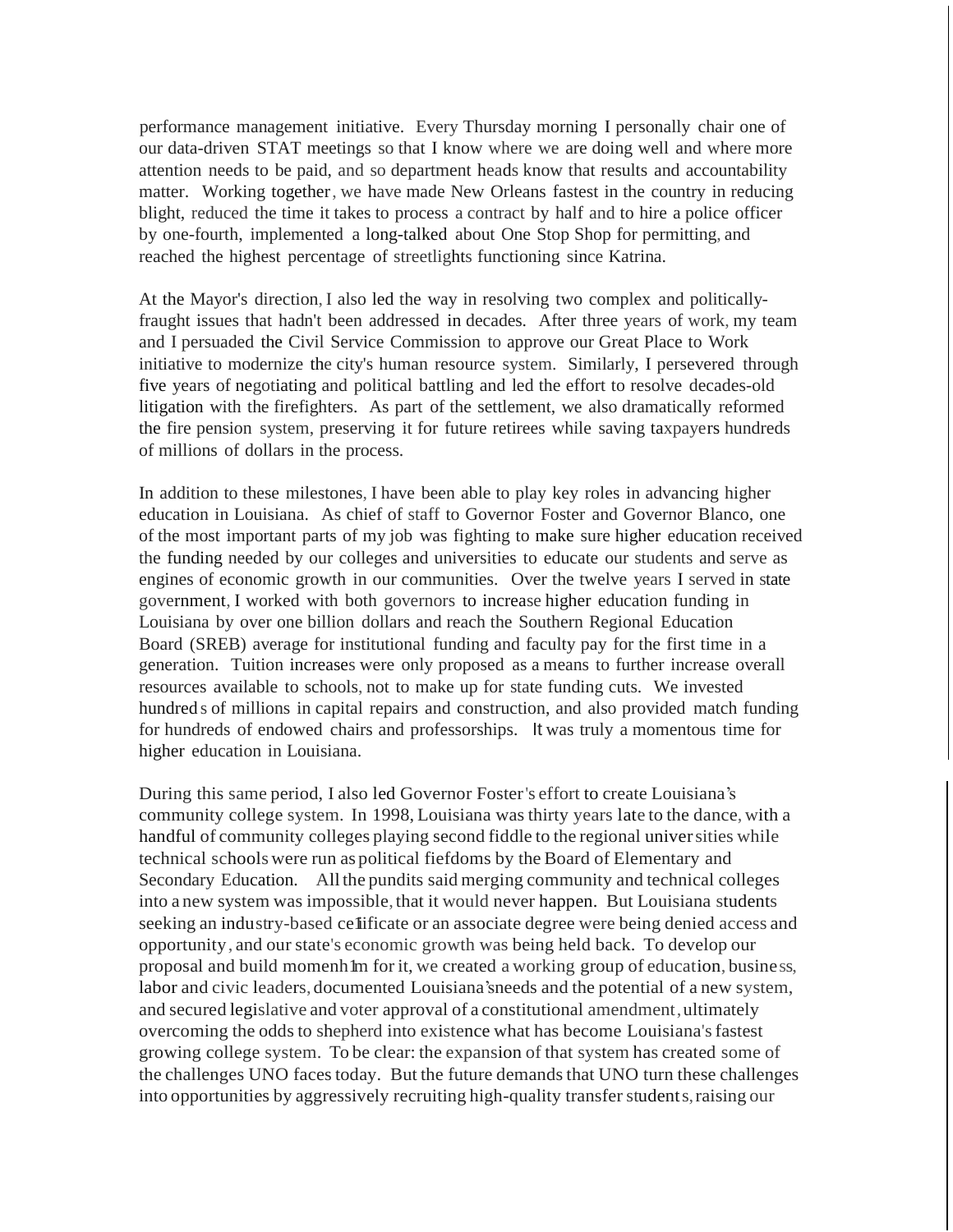admission standards and graduation rate, and focusing on higher level teaching and research.

Inmy professional career, I've had regular opportunities to guest lecture and serve on university panels. And as a faculty kid, I spent the better part of my formative years on one campus or another: my dad taught psychology at Michigan and Baylor and my mom taught nursing at McLennan Community College. I am keenly aware and respectful of the vital concerns of faculty members. They were frequently debated at our di1mer table when I was growing up! I see the job of a university president the way they and other faculty might have described it to galvanize the entire university community behind a compelling vision and strategy and do whatever it takes to enable that campus to live up to its potential for educating students, transforming lives, and providing a close connection to the broader community through research aild partnerships. If the president does his or herjob providing strong and collaborative leadership, seeming the public and private funding necessary for success, and creating energy and excitement that attracts students, scholars, and partners to campus, then the faculty-the true soul of a university-will be able to shine and focus on doing the great teaching and research they dreamed of when they signed on to work in academia.

I've seen UNO at her dynamic best and have every expectation that her greatest days still lie ahead. The world is a stronger, more creative, and more resilient place with a resurgent New Orleans, but the Greater New Orleans region cannot reach her potential as a more equitable, more educated, and more innovative community without a resurgent UNO. The  $21<sup>st</sup>$  century's doers, creators, and entrepreneurs are less likely to come off the streets of New Orleans like Louis Armstrong did a century ago, ai1d are more likely to have their skills and talents nurtured as part of a dynamic learning community like UNO's where they can be taught coding and intern at a fast-growing local IT firm, where they can study civil engineering and environmental science and apply their education helping the New Orleans region become a world leader in water management, where they can hone their musical talent on campus and play with the world's best jazz ensembles at night, where they can get an education degree and teach in one of our "break the mold" charter schools, where they can learn urban planning principles in a city that has literally been brought back to life and then apply this experience at one of the many local companies building New Orleans's reputation as the region with the most "know-how" in coming back from a disaster. The possibilities for UNO are limited only by our imaginations.

When I wasleading Teach For America's national fundraising efforts, I found that our hopeful sense of possibility and messianic call to end educational inequity made all the difference for our donors. We weren't asking for their money-we were asking them to help us change the world,to end an injustice,to give kids an equal chance to realize the American dream, and our inspiring teachers and alumni were delivering game-changing results that gave them hope about what was still possible. That's how Teach For America became the juggernaut it istoday, and how we increased private fundraising by tens of millions of dollars each year I was there.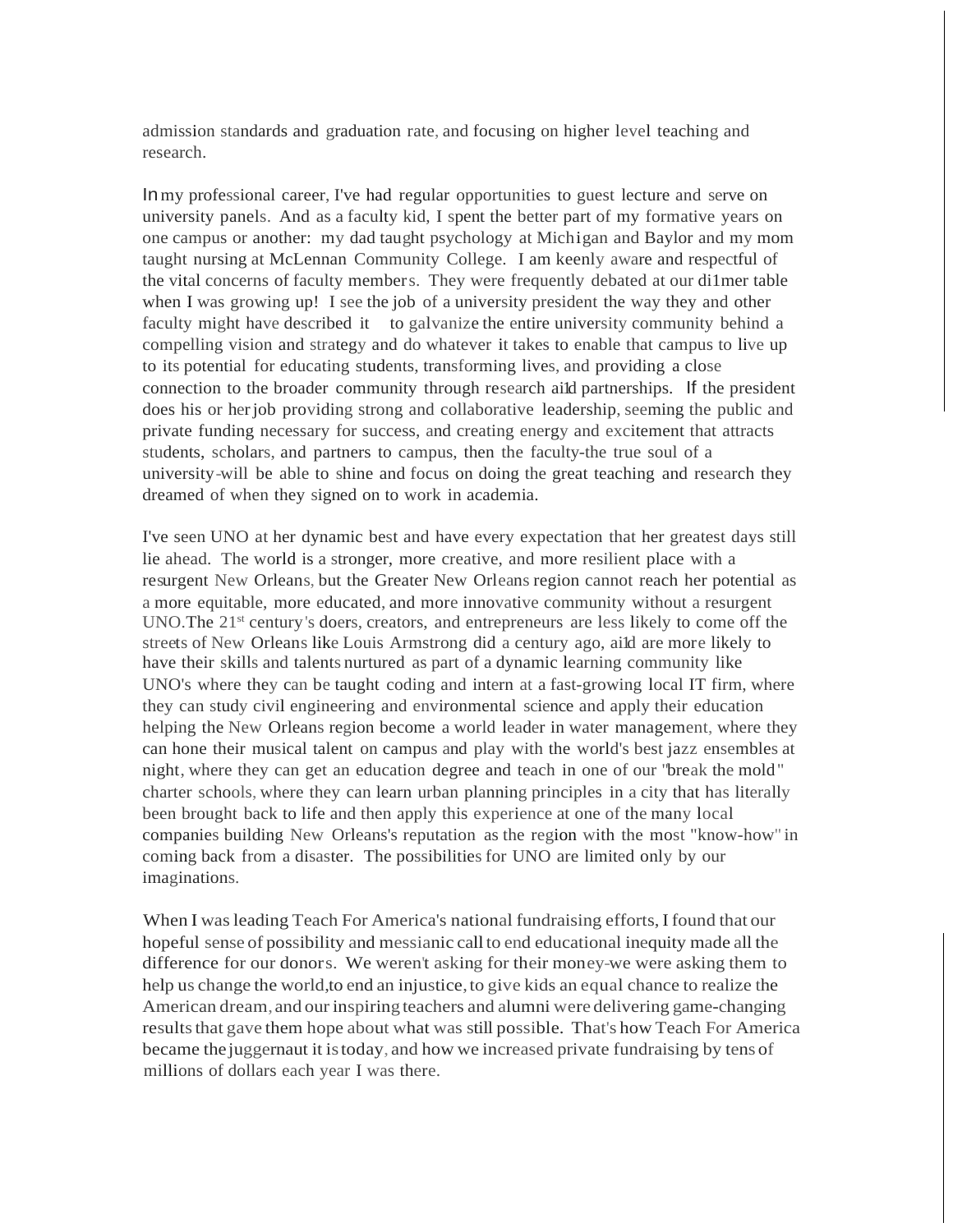I believe that great leaders must have an unshakeable belief about what is possible and then do everything in their power to engage the people around them in developing a shared vision for the future and ensuring it becomes reality. That's what I have been doing in my career. I believe UNO can be to New Orleans what NYU has become to New York City-a university that capitalized on its brand identity as part of a resurgent city and used it to aggressively attract students and scholarsfrom around the region and across the globe and massively grow her research, graduate programs, fundraising, and impact.

That is why I am applying to serve as UNO's eighth president. We can do this. It would be my honor and privilege to serve the University of Louisiana System's Board of Supervisors and the UNO community and lead UNO's resurgence.

Sincerely,

Andy Kopplin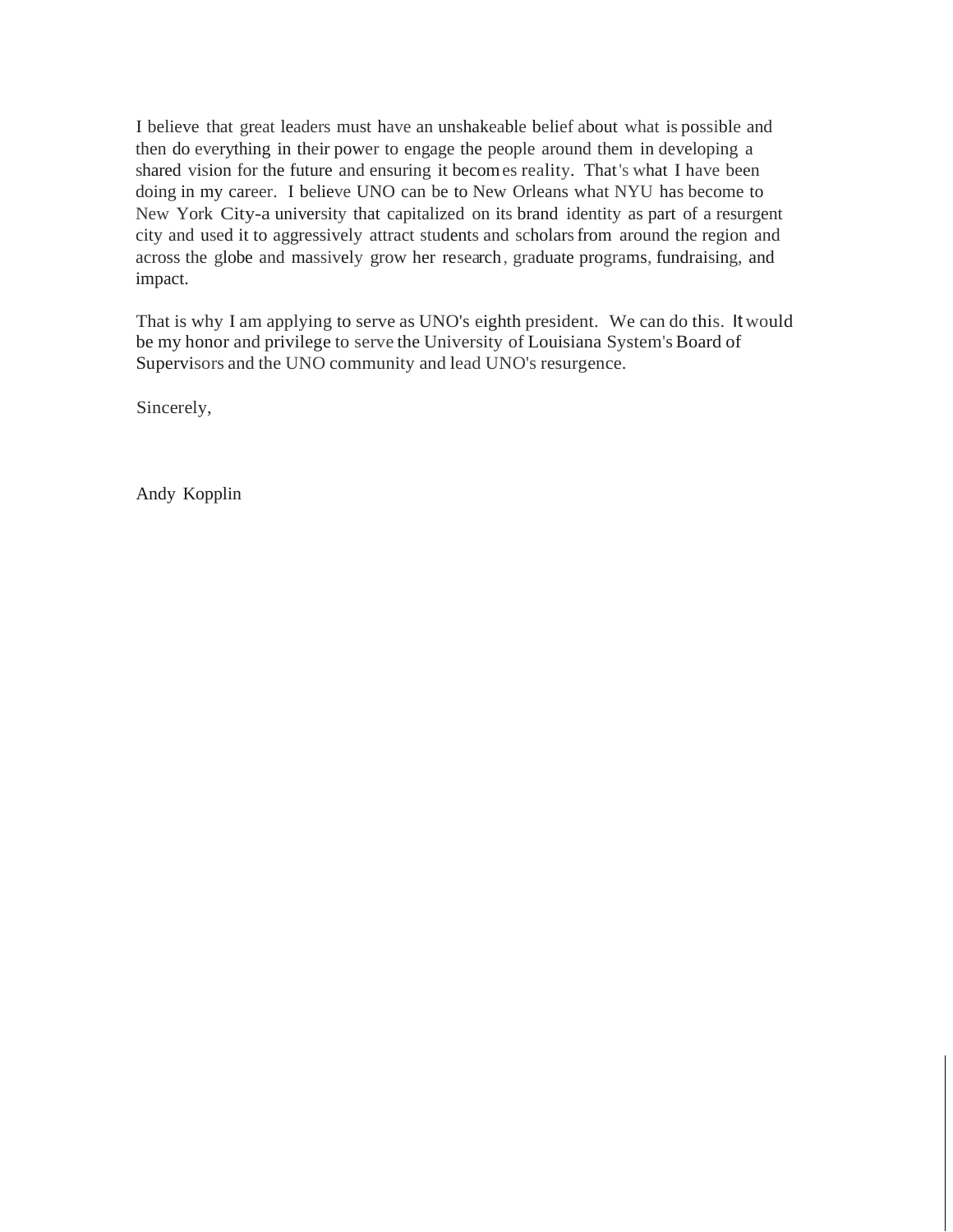# **Andrew D. Kopplin**

#### PROFESSIONAL EXPERIENCE

MAYOR MITCHELL J. LANDREIU, CITY OF NEW ORLEANS *New Orleans, LA / May 2010-present*

*First Deputy Mayor* & *Chief Administrative Officer Develop and oversee the city's operating and capital budgets and manage the daily operations of City government*

- Designed the strategy and led the effort that brought the City back from the brink of bankruptcy. Closed a \$ 1OOM funding gap that represented 20% of the City's budget, inherited in 2010 when Mayor Landrieu took office. Cut contracts, credit cards, and take home vehicles, made the hard choice to furlough all employees for eleven days, and aggressively managed cash flow and revenue collections.
- Earned a series of bond rating upgrades for the City by producing five consecutive structurally balanced budgets, managing a difficult refinancing of our Pension Obligation bonds, and taking the City's fund balance from negative \$20M to positive \$60M, reaching the ten percent level recommended by the Government Finance Officials Association.
- Developed and led the City's award-winning performance management and CitySTAT initiatives, including overseeing the City's nationally-recognized blight reduction strategy. Met our goal of reducing blight by over ten thousand properties in four years.
- Led a four-year effort that successfully resolved over \$200M worth of judgments against the City for less than half that amount while also securing changes to the Fire Pension Fund that will ensure sound management and save taxpayers \$275M over forty years .
- Chaired two task forces whose work has led to a dramatic reduction in the population of the Orleans Parish Jail and improved our criminal justice system, saving millions and making compliance with a federal consent decree more manageable for the Sheriff.
- Proposed and secured Civil Service Commission approval of Mayor Landrieu's Great Place to Work Initiative, which modernized the Commissions procedures for recruiting, selecting, training, supporting, evaluating and promoting classified employees.
- Helped secure an additional \$1 billion in FEMA funding for the City by better documenting our losses from Hurricane Katrina.
- Played key leadership roles in the City's responses to the BP Oil Spill and Hurricane Isaac.
- Played key leadership roles in reforming the City's procurement and Disadvantaged Business programs,and increating our award winning One Stop Shop for permitting, the Office of Police Secondary Employment, the New Orleans Bus iness Alliance, the New Orleans Recreation Development Commission and the New Orleans East Hospital.

#### TEACH FOR AMERICA *New York, NY / April 2008-May 20* 7 *0*

#### *Senior Advisor to the Founder* & *CEOJanuary 2009-May 20 10*

• Led Teach For America's state funding efforts-which more than doubled Teach For America's state revenues-as the manager of state government relations and representative of the Founder & CEO to Governors , State Superintendents, and Legislatures.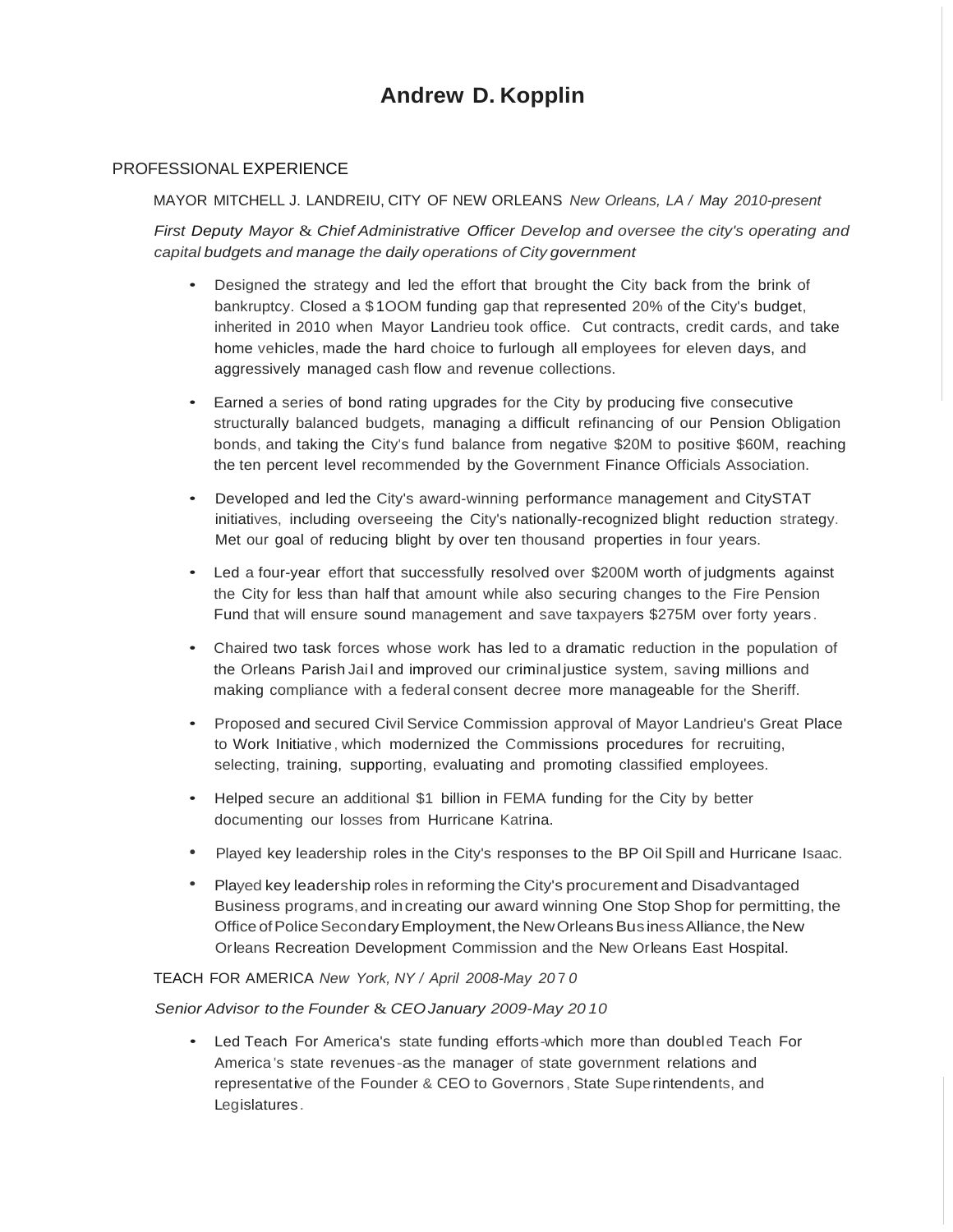## *Executive VicePresident,Growth Strategy and Development April 2008-Januar y 2009*

- Led Teach For America's annual operating campaign. We exceeded our organizational goal by raising over \$11SM in FY2008-an increase of nearly \$40M over our FY2007 result.
- Managed expansion into five additional regions for FY2009-Boston, Dallas, Milwaukee, Minneapolis, and Nashville-where we secured over \$1OM in new pledged revenues.
- Worked with officials from major donors like the Broad, Dell, Gates, Robertson, Stupski, and Walton Foundations and corporate sponsors like Exxon Mobile, Goldman Sachs, Lehman Brothers, Wachovia, and VISA

## KOPPLIN FOR CONGRESS *Baton Rouge, LA / Januar y- March 2008*

## *Candidate f or the 6'h Congressional District of Louisiana.*

• Raisedover \$300,000, developedaneffective campaignorganization, strategy,and message in 36 days, earning 17% of the vote in a special election Democratic primary field of five-including two current state legislators and another experienced, well-financed candidate .

## LOUISIANA RECOVERY AUTHORITY *Baton Rouge, LA / October 2005-januar y 2008*

*Founding Executive Director of the bipartisan state agency responsible for Louisiana 'srecovery from Hurricanes Katrina and Rita, two of the most catastrophic disasters in American history.*

- Designed and built an agency with a bipartisan Board of Directors and staff that provided strong leadership, forged consensus among local, state, and federal officials, and community leaders on the direction of Louisiana's recovery, and that succeeded in a highly charged political environment.
- More than doubled-from \$13 billion to \$28 billion-Louisiana's federal rebuilding funds by documenting Congress's initial inequitable funding for Louisiana, building the bipartisan political coalitions needed to secure appropriations, successfully lobbying Congress and the Bush Administration for Louisiana's needs, and identifying opportunities such as getting Congress to waive Louisiana's local FEMA match.
- Secured funding for and oversaw the public-private partnerships that developed the award-winning "LouisianaSpeaks" regional planforfuture growth as well as hurricane recovery plans in Lake Charles and Cameron, St. Bernard, and Ve rmillion parishes. Helped secure Rockefeller Foundation funding and the politicalconsensus needed to revive planning in New Orleans with the successful, second-effort known as the Unified NewOrleans Plan.
- Created effective strategies to ensure transparency and accountability for the allocation and expenditure of recovery funds, including the establishment of an independent audit committee of the Board and the hiring of external auditors to design systems to prevent and detect fraudulent expenditures.
- Worked with the Authority and other political leadership to secure transformative political reforms including the state takeover of New Orleans 's failing schools, the consolidation of levee boards and duplicative elected offices for assessors and sheriffs in New Orleans, the legislative approval of Louisiana's first statewide building code, and the adoption of FEMA's most recent updated flood safety elevation guidance in coastal parishes.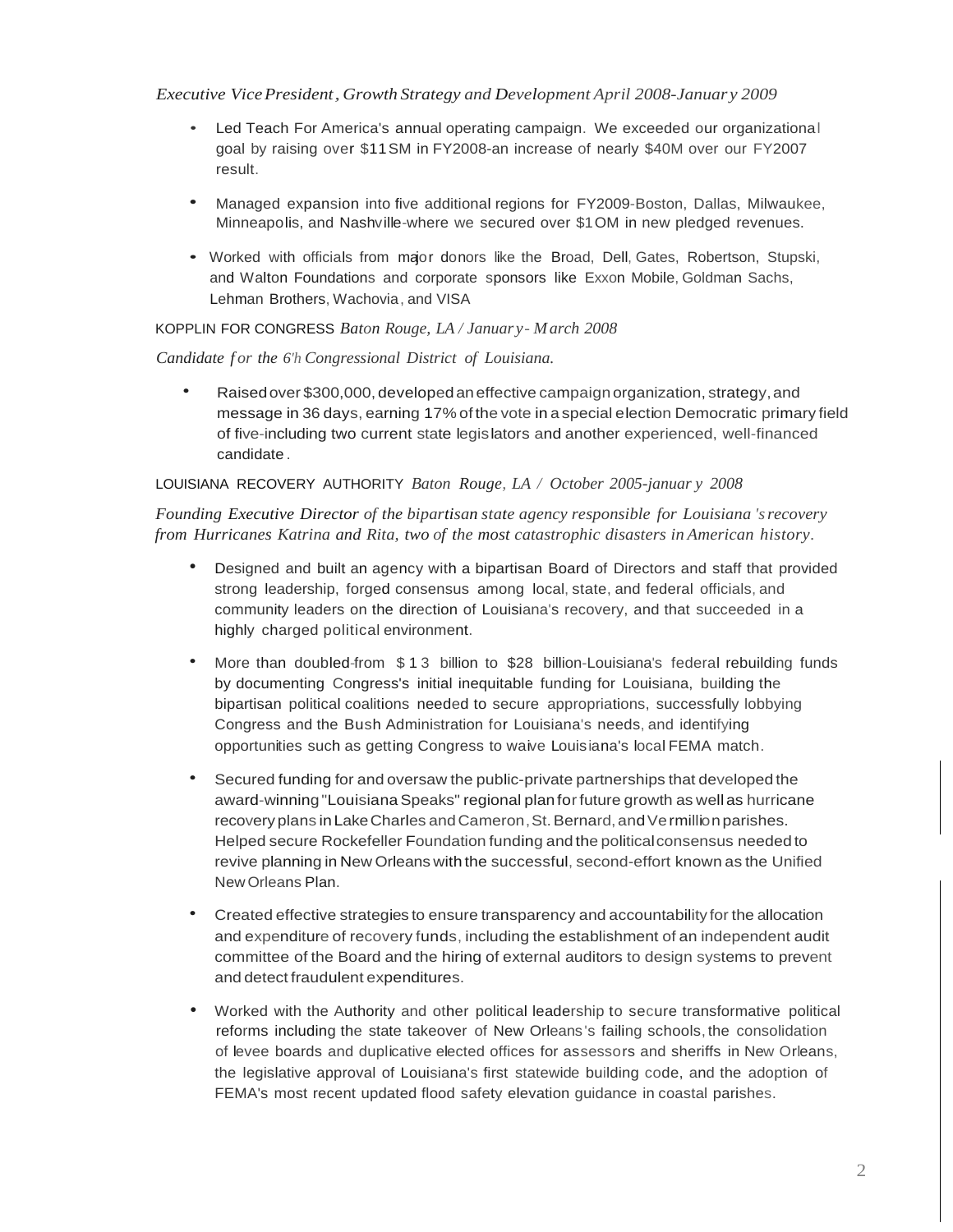- Served as the Authority's chief spokesperson to the media, holding numerous press conferences and giving on-camera, radio and print interviews that were broadcast almost daily by state, national and international news organizations, publishing frequent op-eds and letters to the editor in state and national publications, and securing positive editorials for Louisiana's funding needs from dozens of national newspapers.
- Built an entrepreneurial, diverse, and results-oriented staff widely recognized for their combination of talent, political savvy, idealism, and dogged determination.
- Testified numerous times before congressional and state legislative committees, provided regular briefings to Members of Congress, federal officials, Louisiana legislators and statewide elected officials, and met extensively with business, non- profit, religious and civic leaders to address critical recovery issues.
- Maintained strong, open, and effective working relationships with each of the agency's 33 Board members, engaging them directly in the development of the agency's ambitious strategic plan and keeping them well-informed about our progress, setbacks, and organizational direction.
- Served as the Governor's principal recovery advisor, providing her information and opportunities to effectively advance Louisiana's goals with state and federal officials; advised the Governor's Chief of Staff, Commissioner of Administration, and cabinet members on recovery priorities.

## **GOVERNOR KATHLEEN BABINEAUX BLANCO** *Baton Rouge, LA / January 2004-0ctober 2005*

*Chief of Staff Managed the Governor'sstaff and cabinet secretaries and worked closely with legislative leadership, statewide elected officials, Louisiana Congressional delegation, the media, and business, civic, and other interest groups to develop and implement the Governor's legislative and policy agenda.*

- Served as the principal deal closer in Louisiana's successful effort to land Union Tank Car's new manufacturing facility in Alexandria, Louisiana, which generated over l000 new, high-paying jobs for an economically distressed area.
- Handled the Governor's legislation phasing out Louisiana's unorthodox franchise tax on business debt and our sales tax on manufacturing machinery and equipment.
- Oversaw the development of policy initiatives transforming Louisiana's previously much criticized juvenile justice system by creating a new Office of Youth Development, expanding funding for Louisiana's award winning pre-K program, increasing funding for K-1 2 and Higher Education, and strengthening Louisiana's nationally-recognized school accountability program by launching a privately funded initiative to improve the recruitment and preparation of school leaders.
- Provided strategic and crisis management before, during and immediately after Hurricanes Katrina and Rita, coordinating evacuation and response efforts with FEMA, National Guard and US military commanders, and representing the state with state, local, and federal elected officials, and non-profit and business leaders.
- Helped develop the Louisiana Disaster Recovery Foundation and the Louisiana Family Recovery Corps to address key human service needs after the storms.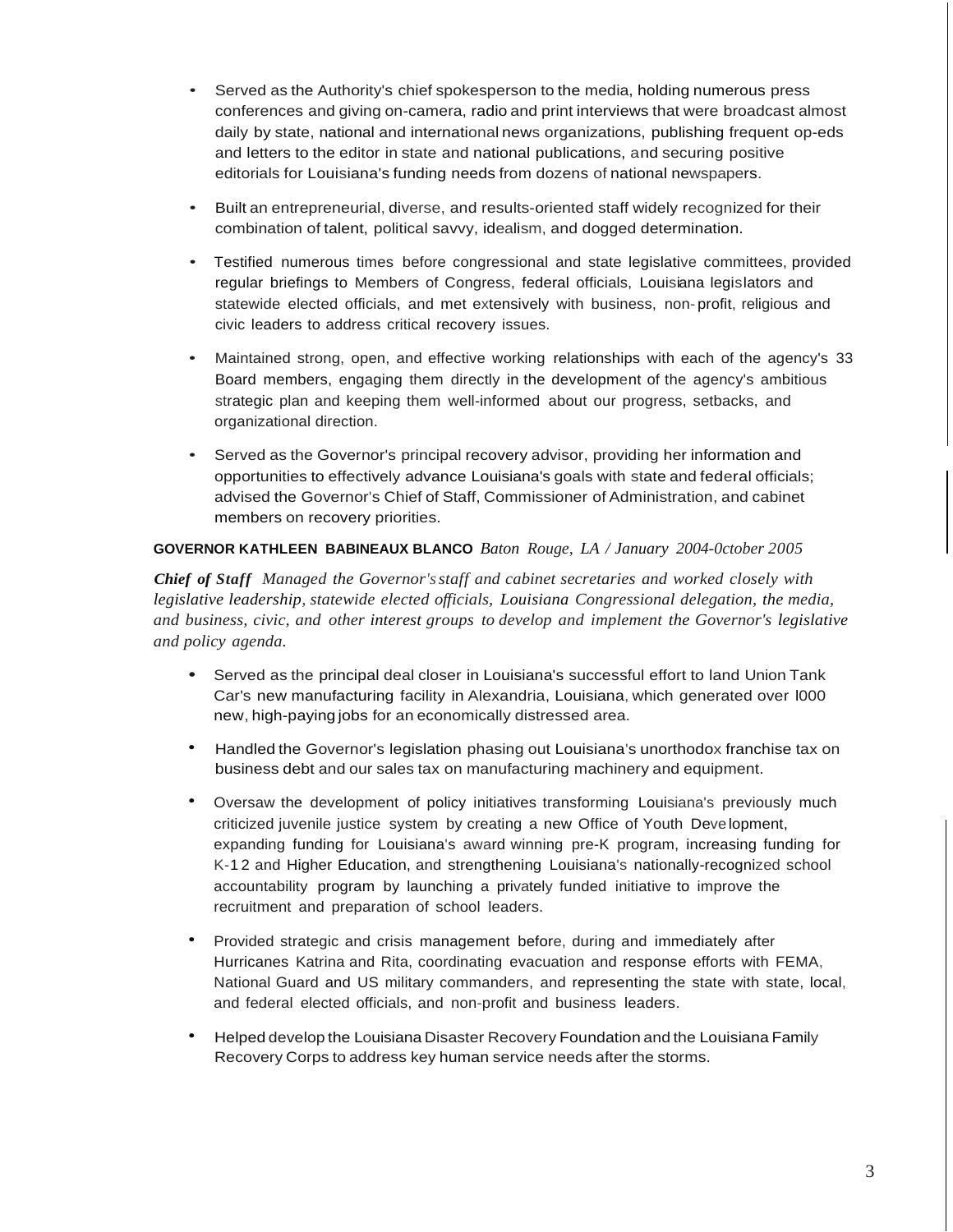#### GOVERNOR M.J. "MIKE" FOSTER, JR *Baton Rouge / January 1 996· January 2004*

*Chief of Staff July 2002- January 2004.*

- Secured legislative support for the Governor's aggressive funding proposals for K-12 and Higher Education during his last regular session.
- Raised private funds and organized the strategy and media campaign to secure passage of a constitutional amendment that eliminated "temporary" taxes; subsequently convinced Wall Street rating agencies to grant Louisiana a bond rating increase for the first time in two decades as a result of this change.
- Designed, secured legislative and voter approval of three constitutional amendments dedicating state,federal and tobacco settlement funds to coastal restoration.

## *Policy Director O v e r s a w the development and implementation of the Governor's legislative and policy initiatives. Januaryy 1996- Jul y 2002*

- Drove the creation of Louisiana's community college system by building a coalition of Republicans and Democrats, business and labor, educators and students to overcome 30 years of turf battles that had stymied the efforts of three previous Governors and put Louisiana decades behind the rest of the country; influenced the appointment of an outstanding group of founding board members , pushed for adequate capital and operational funding and the creation of new campuses statewide that helped the system become one of the fastest growing and most successfull in America.
- Aggressively and successfully advocated for the Governor's budgets that prioritized teacher and faculty pay increases, K-12 and higher education funding increases-including the development of performance-based funding for colleges and universities,and new higher education research and development initiatives in information technology and biosciences.
- Handled legislation that put Louisiana's Quality Jobs Act on par with our competition, created the state's film incentives whichh immediately thrust Louisiana back into competition for film and video production,established research and development and biotechnology company tax incentives,and created a venture capital incentive program.
- Secured business community support and legislative approval to create the Incumbent Worker Training Program-which became the second largest worker training fund in America when it was established-and the Louisiana Workforce Commission to provide coordination and oversight of the state's job training efforts.
- Oversaw the development of Louisiana's nationally-recognized K-1 2 school accountabi lity program, the passage of a charter school law that provided for both local and statewide chartering authorities to ensure favorable chartering entities, the development of alternate certification procedures,and the transformation of teacher training programs by our schools of education.
- Secured funding for and helped design LA-4, Louisiana's award winning Pre-K program.
- Led the implementation of Louisiana's welfare reform program-which included work and education requirements for recipients and aggressively expanded child care assistanceeven before federal law changes required them.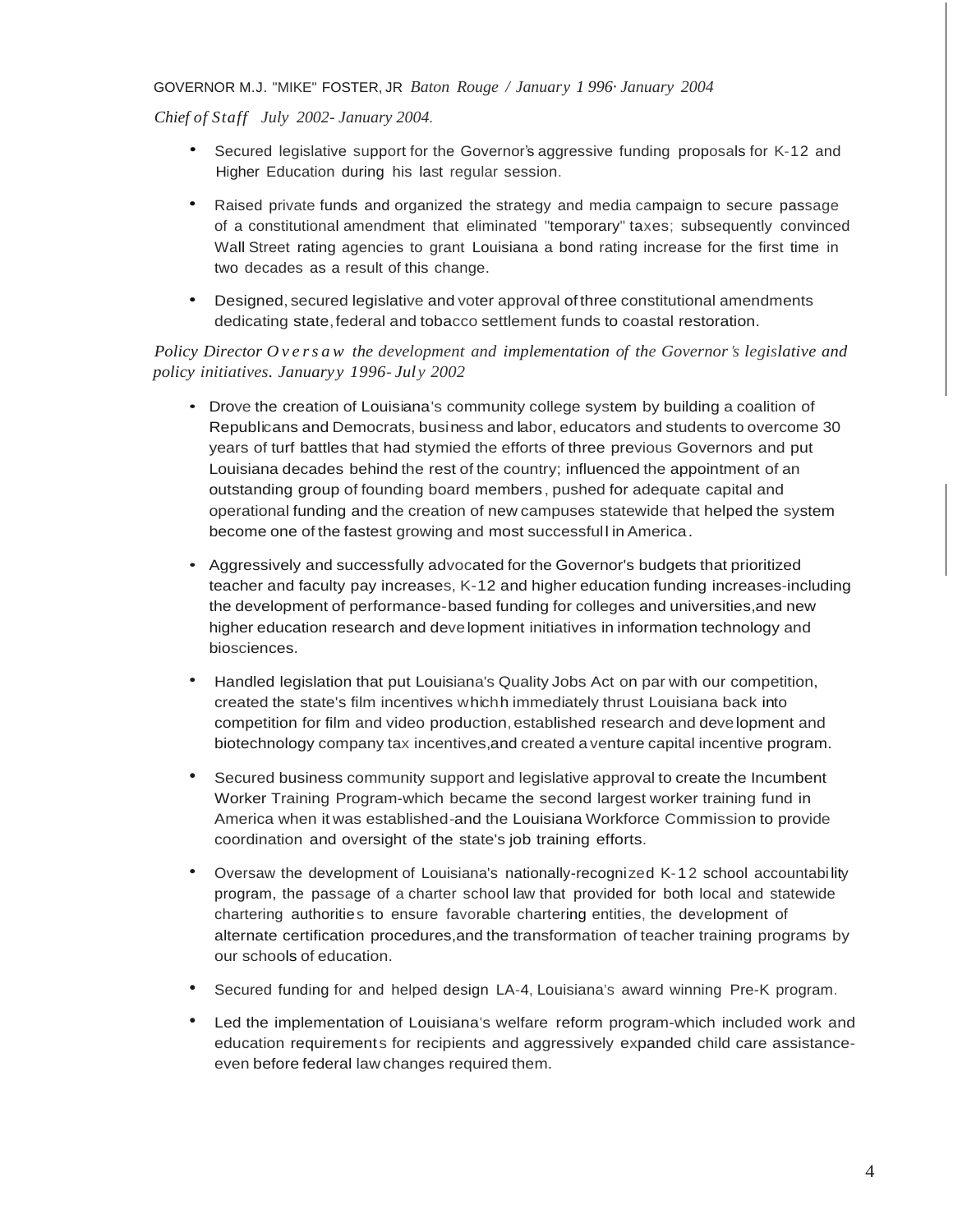- Oversaw the development of the America 's Wetland Campaign and Louisiana's first comprehensive coastal restoration plan at the Governor's Office of Coastal Activities, helping make coastal restoration a statewide priority for the first-time ever.
- Handled legislation transferring management of state's public hospitals from the Louisiana Health Care Authority to professionals at LSU, identified funding to implement Louisiana's Children's Health Insurance program,helped secure federal funding to transition Louisiana's Medicaid program from risky over-reliance on Disproportionate Share (DSH) funding, and secured federal approval of a \$1 billion payment to Louisiana's Elderly Trust Fund.

LOUISIANA DELTA SERVICE CORPS *Baton Rouge / August 1994-January 1996*

*Executive Director Created, led and managed a non-profit organization established to run an AmeriCorps national service program of approximately 100 members, raising \$ 150,000 in private funds annually to match a \$ 1.SM federal grant.*

LIEUTENANT GOVERNOR MELINDA SCHWEGMANN *Baton Rouge / November 1992- August 1994*

*Executive Director, Louisiana Serve Commission Led and managed the state commission responsible for implementing the AmeriCorps program and K- 12 and higher education service learning initiatives.*

NATIONAL PARK SERVICE *Cambridge, MA / May 1991-May 1992*

*Research Assistant Staffed a presidentially-appointed commission and developed a new strategic plan for reinvigorating the National Park Service to meet its 2 1" century challenges.*

SENATOR LLOYD BENTSEN *Washington, DC/ June 1988-June 1989*

*Research Assistant Researched legislative issues, initiated special projects, and responded to constituent letters in the areas of health, social services, and commercial regulation .*

#### EDUCATION

Rice University *Houston, TX I May 1988* Bachelor of Arts in History, *cum laude.*

Harvard University, Harvard Kennedy School *Cambridge, MA I May 1992* Masters of Public Policy, concentration in Energy and Environmental Policy

Broad Foundation Superintendents Academy *Los Ang eles, CA I January-December 20 10*

#### AWARDS

National Merit Scholarship *Rice University, 1984*

William Marsh Rice Scholarship *Rice University, 1984*

Harry S Truman Scholarship *awarded to approximately 100 college students annually who have demonstrated a commitment to public service, Harry S Truman Foundation, 1986*

Rod & Susan McIntosh Community Service Award *Rice University, 1988*

Rhodes Scholarship Finalist *State of Texas, 1988*

Rotary International Foundation Goodwill Ambassador *University of Dar es Salaam, Tanzania, East Africa, August 1989-June 1990*

Andrew Thayer Award for Academic Excellence *Harvard Kennedy School, Harvard University, 1992*